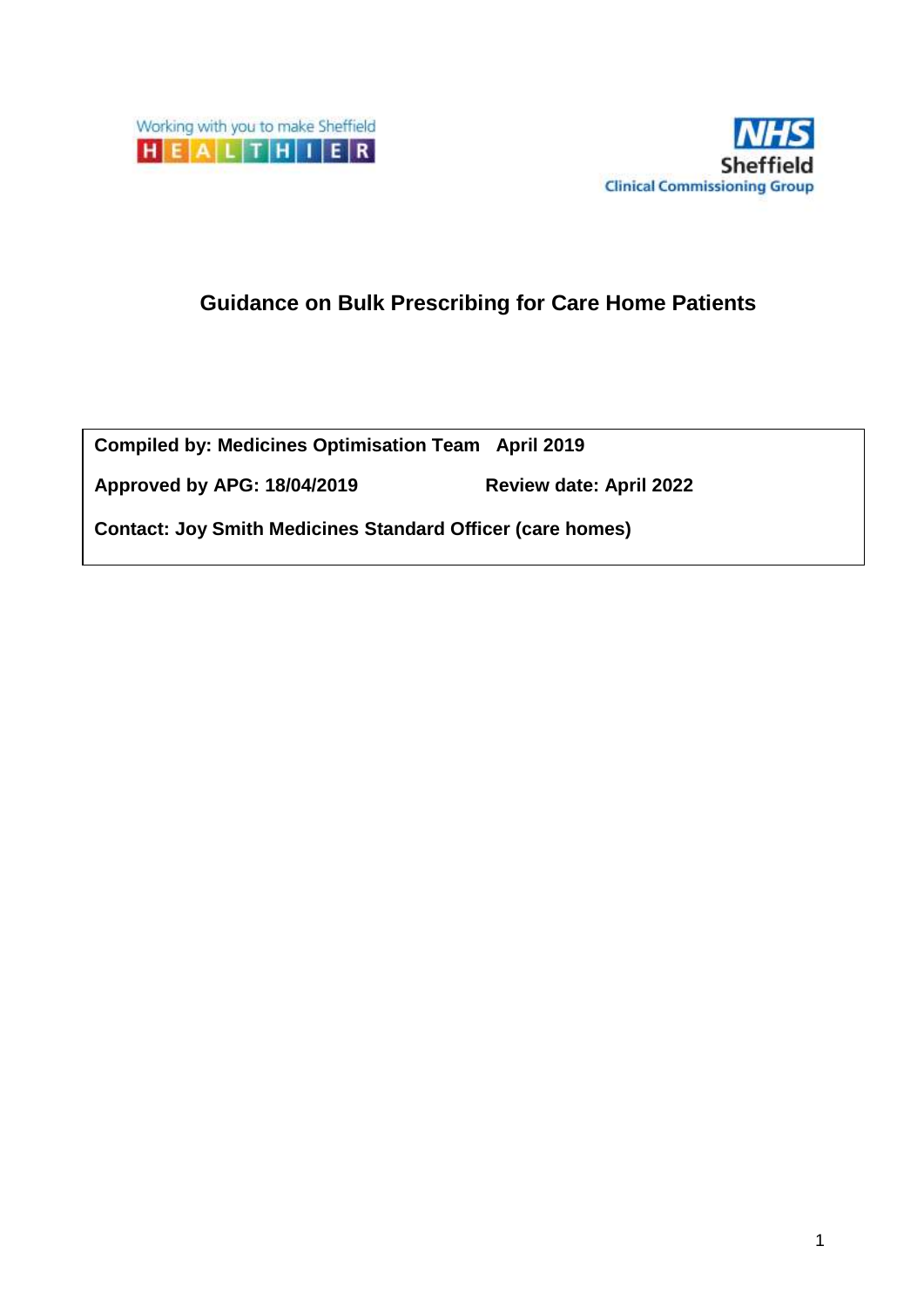# **Guidance on Bulk Prescribing for Care Home Patients**

### **What is bulk prescribing?**

A bulk prescription is an order for **two or more patients** bearing the name of an institution in which at least **20 persons normally reside**, **10 or more of whom are registered with a particular GP practice.**

#### **Why was this guidance produced?**

It was recognised that bulk prescribing could provide the following benefits:

- Potential to reduce waste saving money for the NHS
- Reduction of space required in the drug trolley
- Reduces drug round time / dispensing time
- Reduces potential for administration error

### **What is this guidance about?**

It provides advice on the processes for prescribers, community pharmacy and care home staff for a limited range of commonly prescribed medication in care homes.

### **What medications can be bulk prescribed?**

The medication must be prescribed on the NHS and be either:

- $\bullet$  [P] pharmacy medicine a licensed medicine which can only be bought in a pharmacy or
- $\bullet$  [GSL] general sales list a licensed medicine which can be bought in a supermarket or other non-pharmacy retail shop

'POM' – 'Prescription Only Medicines' *cannot* be issued by bulk prescription e.g. antibiotics, blood pressure medication

The following medicines are considered suitable for bulk prescribing:

- Lactulose Syrup
- Laxative sachets. E.g. Laxido, Cosmocol or Macrogol Sachets
- Senna Tablets
- Thickening Agents. E.g. Thick 'n Easy or Nutilis
- Paracetamol Tablets (Up to 96 tablets only (quantity greater than this is POM). Service users taking regular paracetamol are therefore not suitable for bulk prescription)

For Dressings see page 4.

See [appendix 8](#page-16-0) for the **Quick Guide to Bulk Prescribing**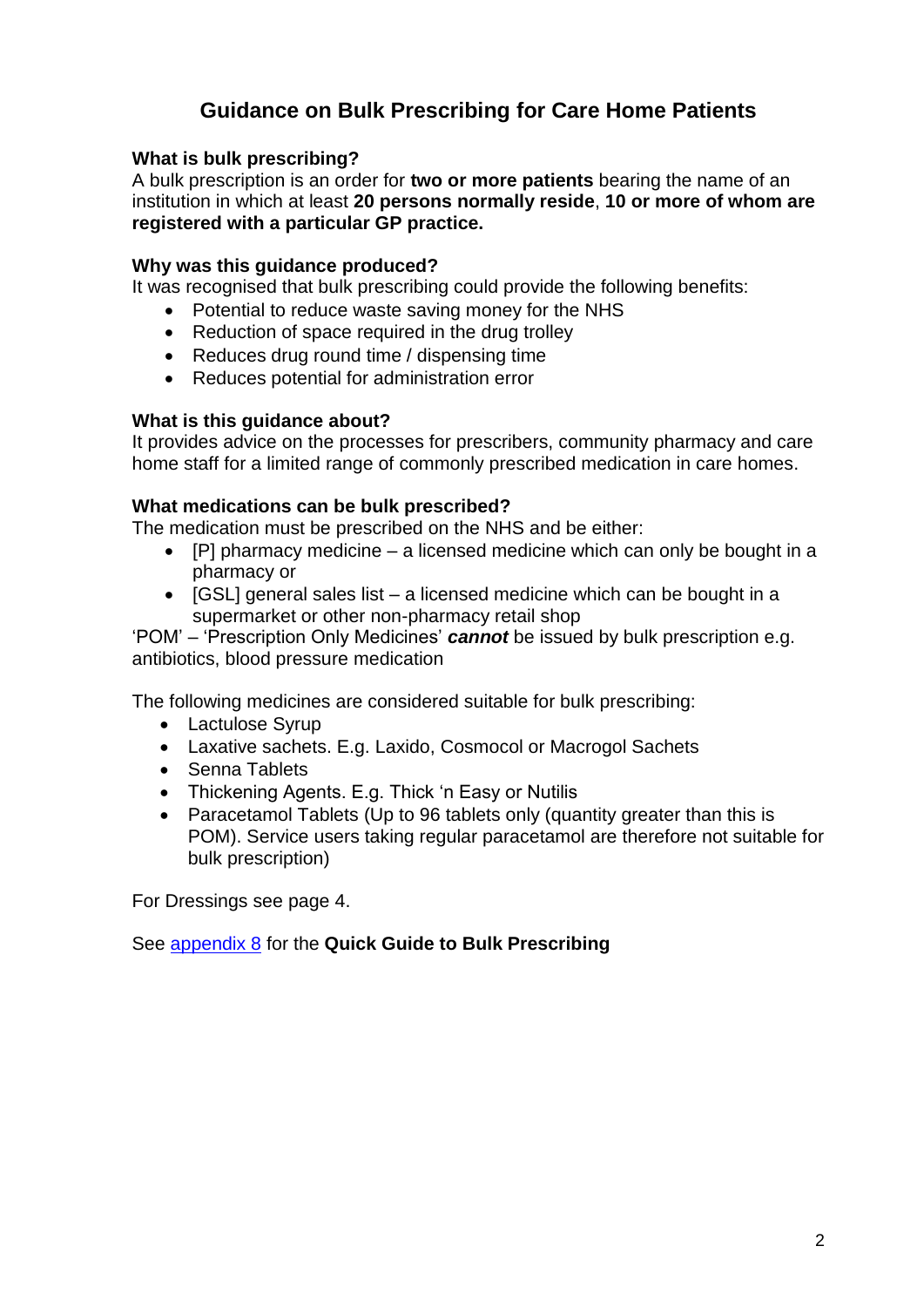A bulk prescription can be written or printed on an ordinary FP10 prescription.



It has to include:

- the name of the care home (instead of the individual name of the service user)
- the date
- $\bullet$  the words 'Bulk prescription'  $-$  to identify the type of prescription
- the medicine that is being bulk prescribed
- the total quantity required for all service users on this medication

The directions may state 'as directed' due to variation in doses for each service user. The service users own MAR chart will provide the dose to be administered for each service user.

# **Bulk Prescribing Support for the Care Home Staff**

## **Starting bulk prescribing**

- Refer to the list of medicines suitable for bulk prescription
- Decide if service users fit the criteria for bulk prescribing see p1
- Care home manager and prescriber discuss and agree medicines that can be bulk prescribed in their care home and inform community pharmacy. See [Appendix 1](#page-8-0) [and 2](#page-9-0)
- The care home manager must ensure that staff responsible for ordering and administering medication understands the principles of bulk prescribing.
- It is **not** appropriate for service users who self medicate to be included in bulk prescribing. In this situation, medicines are stored within a locked facility in the service user's own room. These must not be shared.
- The Royal Pharmaceutical Society for Great Britain recommends that bulk prescribing is not a way of obtaining stock items of homely remedies
- **On commencing treatment, the medication must be prescribed initially on a prescription bearing the service user's name. This will ensure the medicine and specific directions appear on that service user's subsequent MAR charts. This will also evidence that the service user has been prescribed this medication.** NB It is at the pharmacist's discretion whether a MAR chart for this bulk prescribed item is supplied as they are not contractually obliged to provide MAR charts.
- **Subsequent prescriptions for each new service user can then be ordered using a bulk prescription.**
- **The bulk prescription may state 'as directed'.**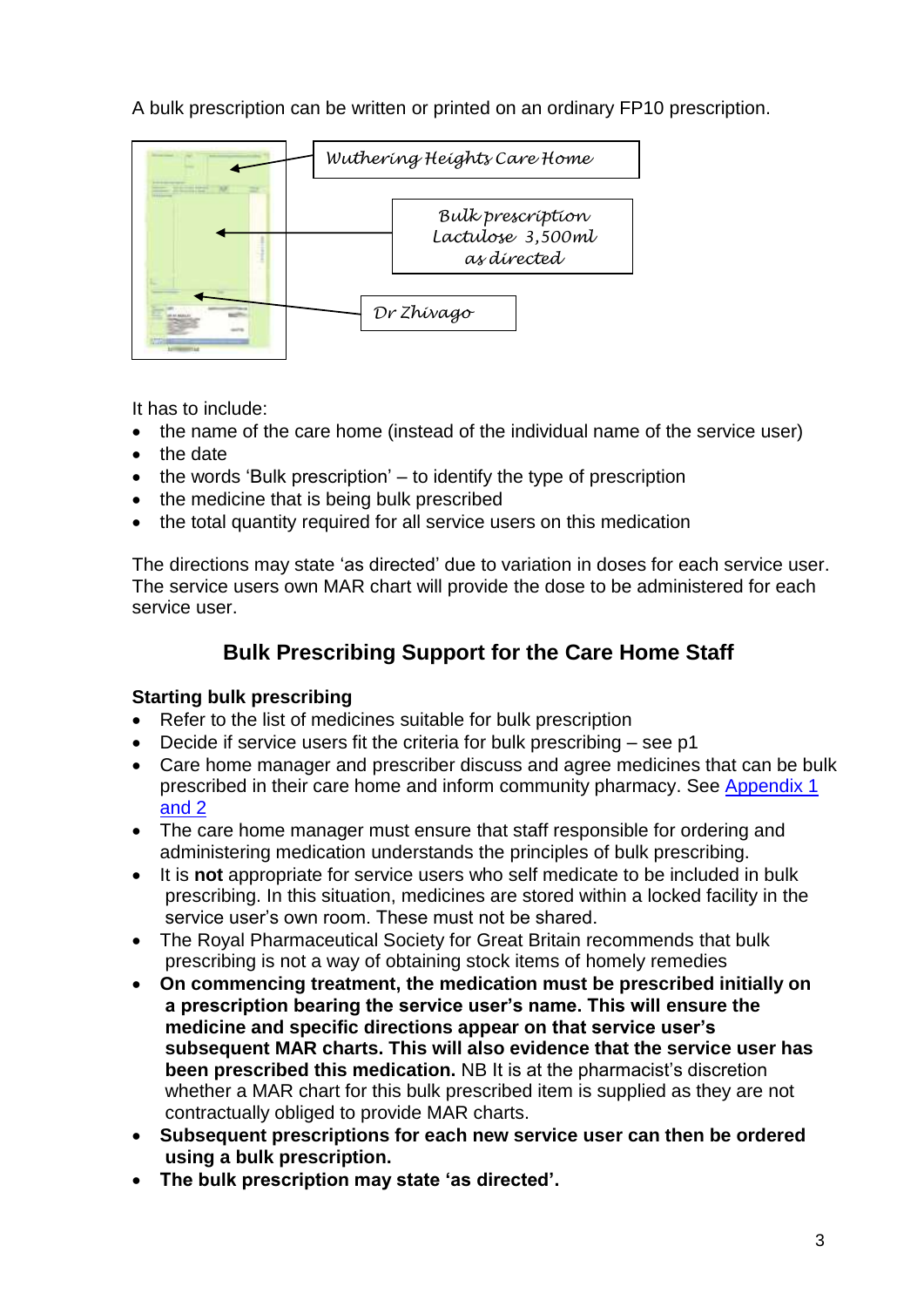Prior to requesting a bulk prescription check current stock. By observing the dose prescribed and administered on the MAR, calculate the amount required for each service user. Total the amount required and record as example shown below:

| Service user name        | <b>Dose</b>                |        | Total quantity prescribed for month |            |
|--------------------------|----------------------------|--------|-------------------------------------|------------|
| Service user a           | 10ml bd                    | 560    |                                     |            |
| Service user b           | 15ml bd                    | 840    |                                     |            |
| Service user c           | 10ml od                    | 280    |                                     |            |
| Service user d           | 10ml bd                    | 560    |                                     |            |
| Service user e           | 10ml bd                    | 560    |                                     |            |
|                          | <b>Total</b>               | 2800   |                                     |            |
|                          | <b>Current stock level</b> | 1700ml |                                     |            |
|                          | <b>Estimated amount</b>    | 300ml  |                                     |            |
|                          | remaining by the end       |        |                                     |            |
|                          | of this cycle              |        |                                     |            |
|                          | Total to be ordered        | 2500ml |                                     |            |
| Service users whose dose | Service users name         |        | delete as appropriate               | date       |
| has changed or stopped   | Mrs A. Smith               |        | Dose Changed/Stopped                | 01/01/2019 |
|                          |                            |        |                                     |            |
|                          | Mr B. Jones                |        | Dose Change/ Stopped                | 01/01/2019 |

• It is suggested that a monthly order form for the bulk prescription is sent to the practice see sample above and [appendix 3.](#page-10-0)

This should include:

- the medication required for bulk prescription
- the names of the service users to be included
- the dose/ quantity they are currently taking
- estimated current stock level
- estimated amount remaining by the end of the month
- the overall total quantity required on the bulk prescription

It would be good practice to save a copy of this monthly order for your records.

- As with all prescriptions, the bulk prescription generated by the practice should be checked at the care home **prior** to it going to the community pharmacy report any discrepancy to the prescriber.
- A copy of the monthly order form to be sent to community pharmacy with prescriptions.
- When ordering from the MAR chart there needs to be some indication to inform the community pharmacy that **the medicine is still to be continued but not to be supplied for the individual – you should indicate 'bulk prescribing' on the MAR chart where you would normally state quantity needed.**
- If the MAR chart is not used for ordering, for example, right hand side of prescription used, the monthly order form will inform the community pharmacy of the service users receiving medication by bulk prescription.

## **Receiving the medication from community pharmacy**

- Check that the quantity received was the quantity ordered NB: the label on the medicine will identify the care home not the individual service user e.g. '*Wuthering Heights*'
- Check that the MAR charts have the medicine and the correct current dose of the bulk prescribed medicine for each service user. Report any discrepancy to the community pharmacy
- The care home may want to use a booking–in sheet to record quantity received (see [appendix 4\)](#page-11-0)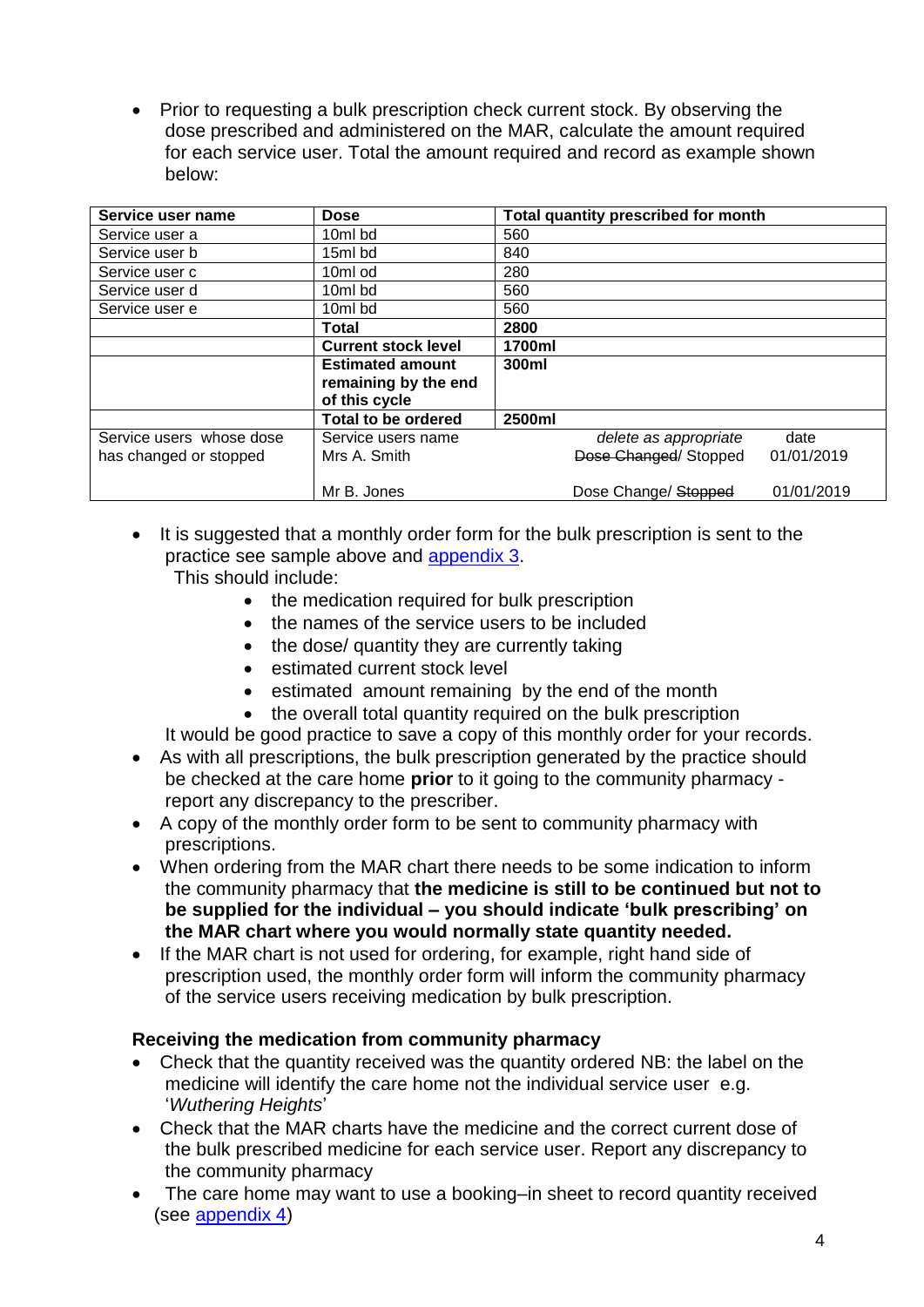## **Storage**

• Store the bulk medicine in a lockable storage facility.

### **Administration**

- Observe the service user's MAR chart and the dose prescribed
- Bulk medicine should only be used when stated on MAR chart
- Select the bulk prescribed medicine –NB: this will be labelled with the care home not the individual service user
- To avoid unnecessary medication waste, ensure service user's initial supply of this medicine, labelled with their own name, is used for the individual before administering from bulk stock
- Follow the normal care home administration procedure

### **Monthly re-ordering**

When generating an order, the staff member responsible for the ordering must check quantities being administered, estimate amount remaining by the end of the month and adjust the total quantity to be ordered, if necessary, to prevent excess stock accumulating or being discarded.

Take into account:

- the variable dose prescribed, if applicable;
- the quantity being administered to the service users;
- the quantity currently in stock;
- Any service user who has stopped this medication. Where the medicine has been stopped by the prescriber, ensure the service user's MAR is endorsed appropriately and inform the community pharmacist that this has stopped using the bulk prescription order form. This will ensure the medicine does not appear on the new MAR.

### **NB: there must be at least 2 services users who are still prescribed the particular bulk medicine when it is re-ordered.**

 A new prescription must be requested for the individual service user if there is any change to the dose of the bulk prescribed medication. Subsequent prescriptions can be requested on bulk prescription**.** 

#### **Medication Waste Management**

To avoid unnecessary medication waste, ensure service users' initial supplies, labelled with their own names, are used first before administering from bulk stock. Medication labelled with an individual's name must only be administered to that service user.

## **Auditing bulk prescribing**

Develop a tool to audit the bulk prescribing to evidence robust management of the process – see [appendix 5](#page-12-0) [and 6](#page-13-0)

Regular audit of medication returns book will highlight any avoidable bulk medication returns.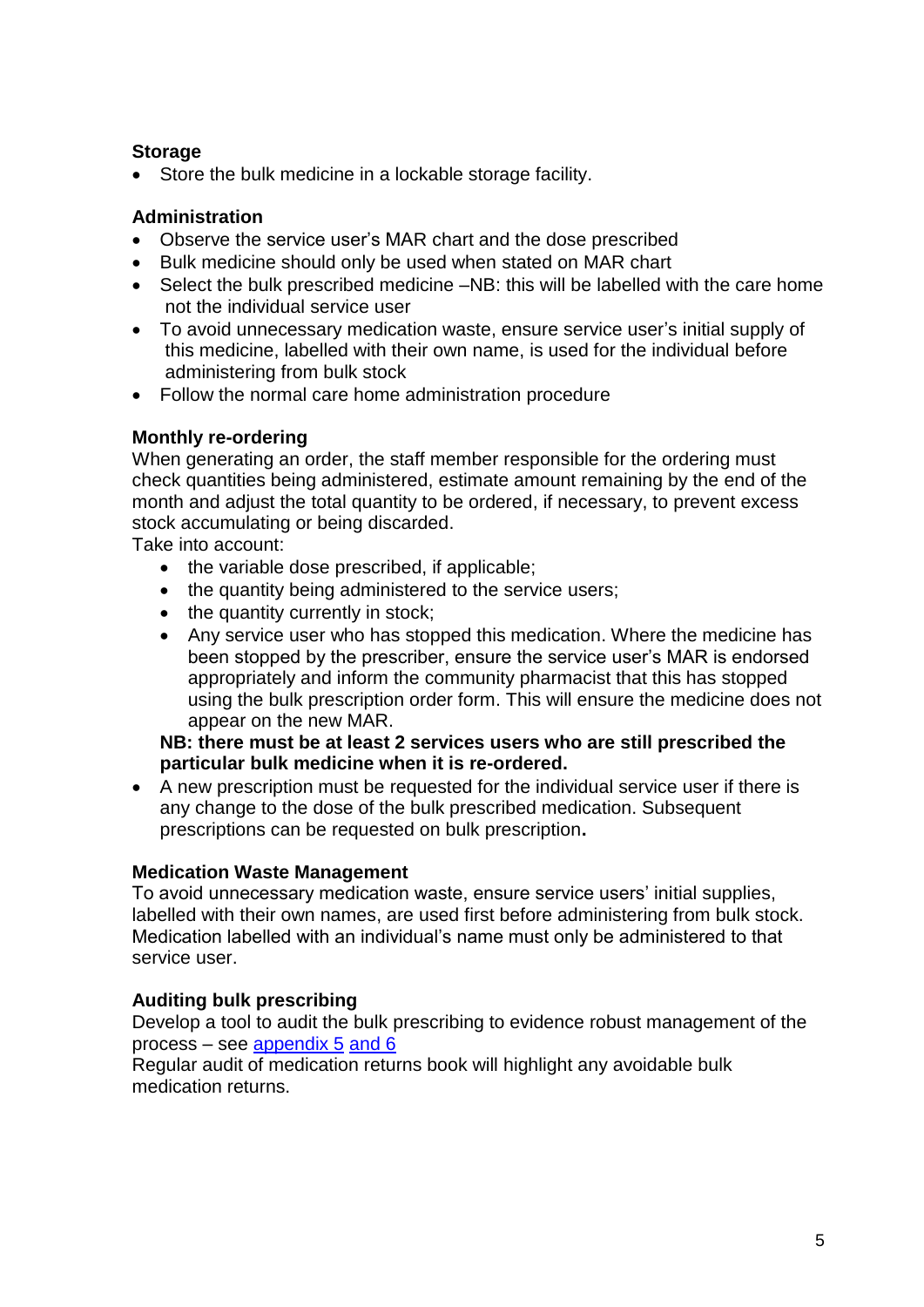### **Dressings on bulk prescription**

Non medicated dressings, if they can be purchased over the counter, can be issued on a bulk prescription if the request fits the criteria (see page 1).

As there is no specific guidance available on supplying dressings on a bulk prescription this guidance suggests options in order to obtain non medicated dressings.

**Option 1** - There is a patient specific direction (PSD) authorised by the prescriber for the dressing to be used for certain conditions. The requirement for the dressing may not be immediate and there should be clear documentation in the care plan of its future use.

If a bulk prescription is written by the prescriber for the non medicated dressing this may not have been printed on the MAR chart as there had been no initial prescription request for the individual. Therefore if and when there is a need for the dressing to be applied, all the appropriate information needs to be transcribed onto the service users MAR chart following the care home procedure. Please refer to transcribing guidance for further information.

**Option 2** - If there is a need to ensure non medicated dressings are available when required they could be purchased by the care home and managed through the homely remedy process.

The requirement for the dressing may not be immediate and therefore it is suggested that an initial prescription for the individual is not written. There should be clear documentation in the care plan of its future use. The prescriber should write a patient specific direction to authorise administration of the dressing for certain conditions. Where there has been no initial prescription for the individual, when there is a need for the dressing to be applied, all the appropriate information needs to be transcribed onto the service users MAR chart following the care home procedure. Please refer to transcribing guidance for further information

# **Bulk Prescribing Support for Prescriber/ GP practice**

- Refer to the list of medicines suitable for bulk prescription.
- Decide if service users fit the criteria for bulk prescribing see page1.
- Prescriber and care home manager discuss and agree on medicines that can be bulk prescribed in the care home and inform community pharmacy [\(appendix 1](#page-8-0) [and](#page-9-0) 2).
- Agree a system with the care home regarding requests for bulk prescriptions.
- **Good practice, on commencing treatment, the medication should be prescribed for the service user on their prescription. This will ensure that any specific instructions appear on the first and subsequent MAR charts.** It would also be good practice for the entry to be made on the repeat screen to ensure there is a record of bulk prescribing e.g. access the service user's computer records and on the selected medication add '*bulk prescription*' to the instruction to identify it is supplied as part of bulk prescription (e.g. Lactulose 10ml twice daily - bulk prescription).
- Bulk prescriptions can either be handwritten or computer generated. The care home name is a requirement on the prescription. To allow computer generated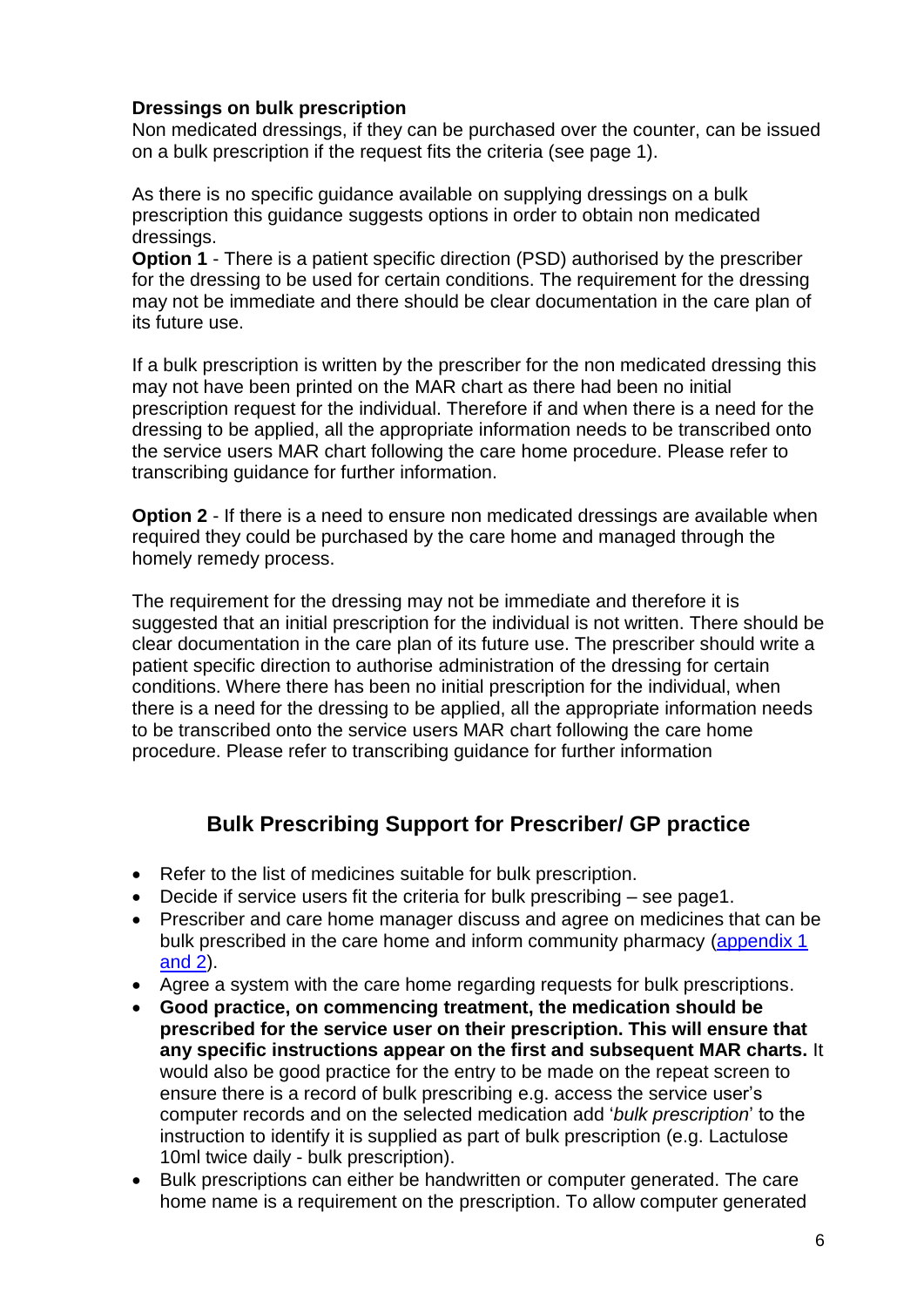bulk prescriptions to be issued, it is suggested that the practice 'registers' the 'care home name' as an inactive patient. Using this record to issue all bulk prescriptions for that care home ensures a chronological record of items issued for audit purposes.

- If the above process is not used, and bulk prescriptions are handwritten there must be an alternative method of recording. **A record of the bulk prescription must be logged at the practice either via:**
	- **entry on the care home's 'inactive patient' record or**
	- **entering details onto each service users computer record**
- Ensure the order form is retained by the practice for audit purposes e.g. practice may choose to scan this order into the care home record.
- **On any change to the dose for an individual on this bulk prescription, the pharmacy will need to be notified by means of a new prescription generated for the individual service user. Subsequent prescriptions can be requested on bulk prescription.**
- Ensure staff are aware of the bulk prescribing process; amend repeat prescribing protocol to include bulk prescribing. See [appendix 7.](#page-14-0)

# **Bulk Prescribing Support for Community Pharmacy**

- Ensure dispensary staff are aware of principles of bulk prescribing.
- Agree a system with the care home regarding requests for bulk prescriptions.
- On commencing treatment, the medication must be prescribed initially on a prescription bearing the service user's name. This will ensure the medicine and specific directions appear on that service user's subsequent MAR charts – NB: It is at the pharmacist's discretion whether a MAR chart is supplied as they are not contractually obliged to provide them.
- Subsequent prescriptions for each new service user can then be ordered using a bulk prescription.
- Refer to the list agreed to be bulk prescribed.
- Check the following on the bulk prescription monthly order form from care home:
	- $\triangleright$  Check agreed medication list for bulk prescribing.
	- $\triangleright$  Check quantity requested matches bulk prescription.
	- $\triangleright$  Check that the service users listed on the bulk prescribing monthly order form have a record of the bulk prescribed medication on the MAR chart.
	- $\triangleright$  Confirm any discrepancies with care home/ prescriber.
	- $\triangleright$  While service user requires medication on bulk prescription, if supplying MAR chart, print the medication and direction to allow endorsement of administration to be made.
	- $\triangleright$  Indicate medication is bulk prescribed on MAR chart.
	- $\triangleright$  Bulk Prescriptions are submitted to the Business Services Authority as normal.

Note that there are no prescription charges for a bulk prescription.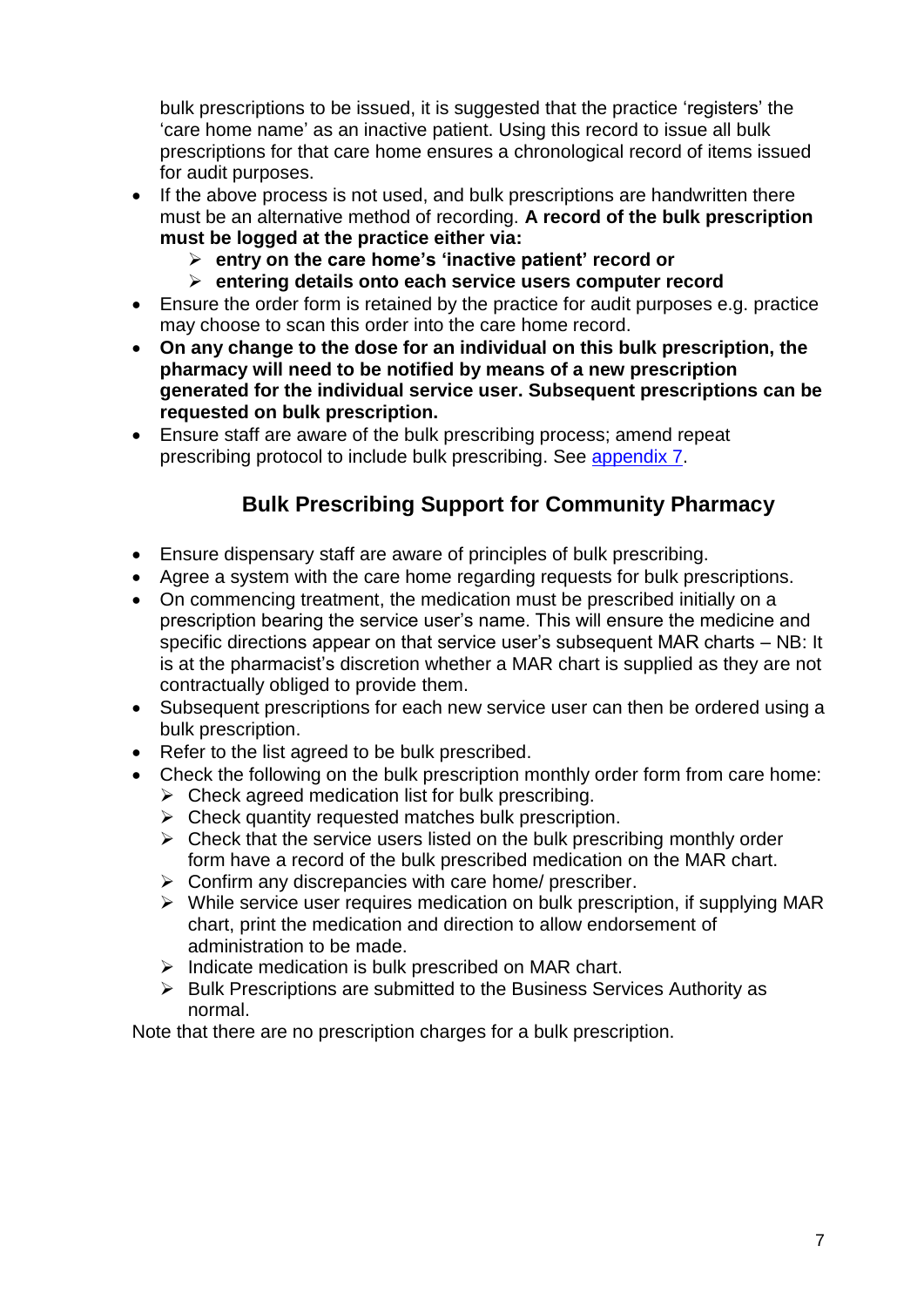# **Resources**

- Isle of Wight Bulk Prescribing Procedure October 2009
- Royal Pharmaceutical Society The Administration and Control of Medicines in Care Homes and Children's Services 2003
- NHS Drug Tariff (current edition)
- PrescQIPP Implementing Bulk prescribing for Care Homes

# **Appendices – samples of recording forms**

| Appendix 1 – Agreed list of bulk prescribed items                           | Pg8             |
|-----------------------------------------------------------------------------|-----------------|
|                                                                             |                 |
| Appendix $2$ – Communicating with community pharmacy                        | Pg <sub>9</sub> |
| Appendix $3$ – Bulk prescribed order form                                   | Pg 10           |
| Appendix $4$ – Booking –in sheet from community pharmacy                    | Pg 11           |
| Appendix $5$ – Bulk prescribed audit tool                                   | Pg 12           |
| Appendix 6 - Care Home rational for audit measurements                      | Pg 13           |
| <b>Appendix 7 - Practice Repeat Prescribing Protocol - Bulk Prescribing</b> | Pg 14           |
| Appendix 8 - Quick Guide to Bulk Prescribing                                | Pg 16           |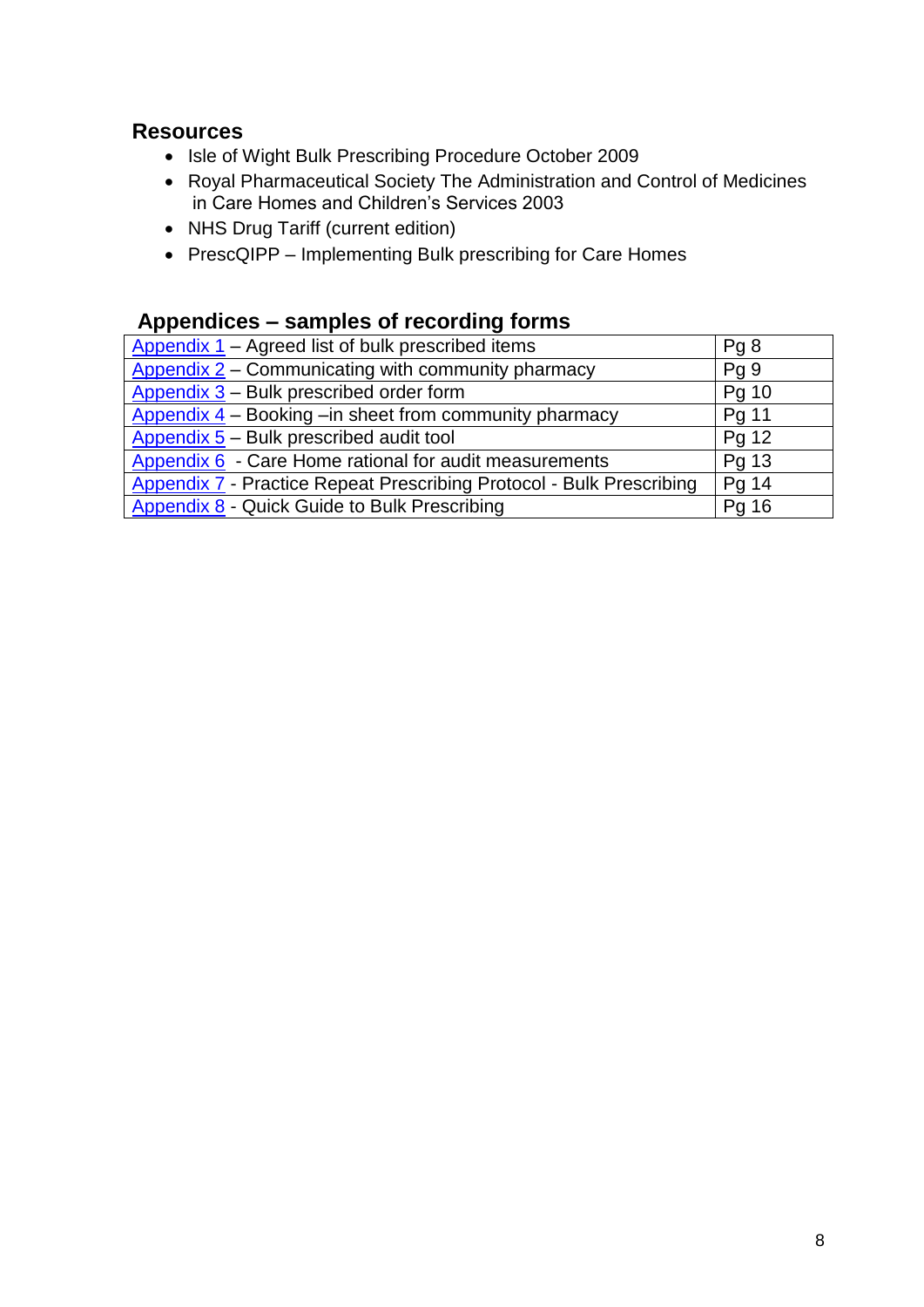# <span id="page-8-0"></span>**Agreed List of Bulk Prescribed Medication** (Sample)

| <b>Care Home:</b> |  |
|-------------------|--|

| <b>Medication:</b> |  |  |
|--------------------|--|--|
|                    |  |  |
|                    |  |  |
|                    |  |  |
|                    |  |  |
|                    |  |  |
|                    |  |  |

|  |  |  | Dressing (if applicable) |
|--|--|--|--------------------------|
|--|--|--|--------------------------|

|                 | I authorise the medicines listed above to be bulk prescribed for this care home and I |
|-----------------|---------------------------------------------------------------------------------------|
|                 | can confirm that there are 10 or more residents that are registered from this home    |
| under my care.  |                                                                                       |
| <b>GP Name:</b> |                                                                                       |
| Signature:      |                                                                                       |
|                 |                                                                                       |
| Date:           |                                                                                       |

|                        | I agree to the medicines listed above to be bulk prescribed for the patients at this |  |  |  |  |
|------------------------|--------------------------------------------------------------------------------------|--|--|--|--|
|                        | care home and can confirm that there are at least 20 persons who normally reside     |  |  |  |  |
| with us.               |                                                                                      |  |  |  |  |
|                        | We take responsibility to check and order the quantity required each month for all   |  |  |  |  |
|                        | the patients on these medicines and will inform the surgery of any changes.          |  |  |  |  |
| <b>Care Home Staff</b> | <b>Job Title</b>                                                                     |  |  |  |  |
| member:                |                                                                                      |  |  |  |  |
|                        |                                                                                      |  |  |  |  |
| Signature:             |                                                                                      |  |  |  |  |
| Date:                  |                                                                                      |  |  |  |  |
|                        |                                                                                      |  |  |  |  |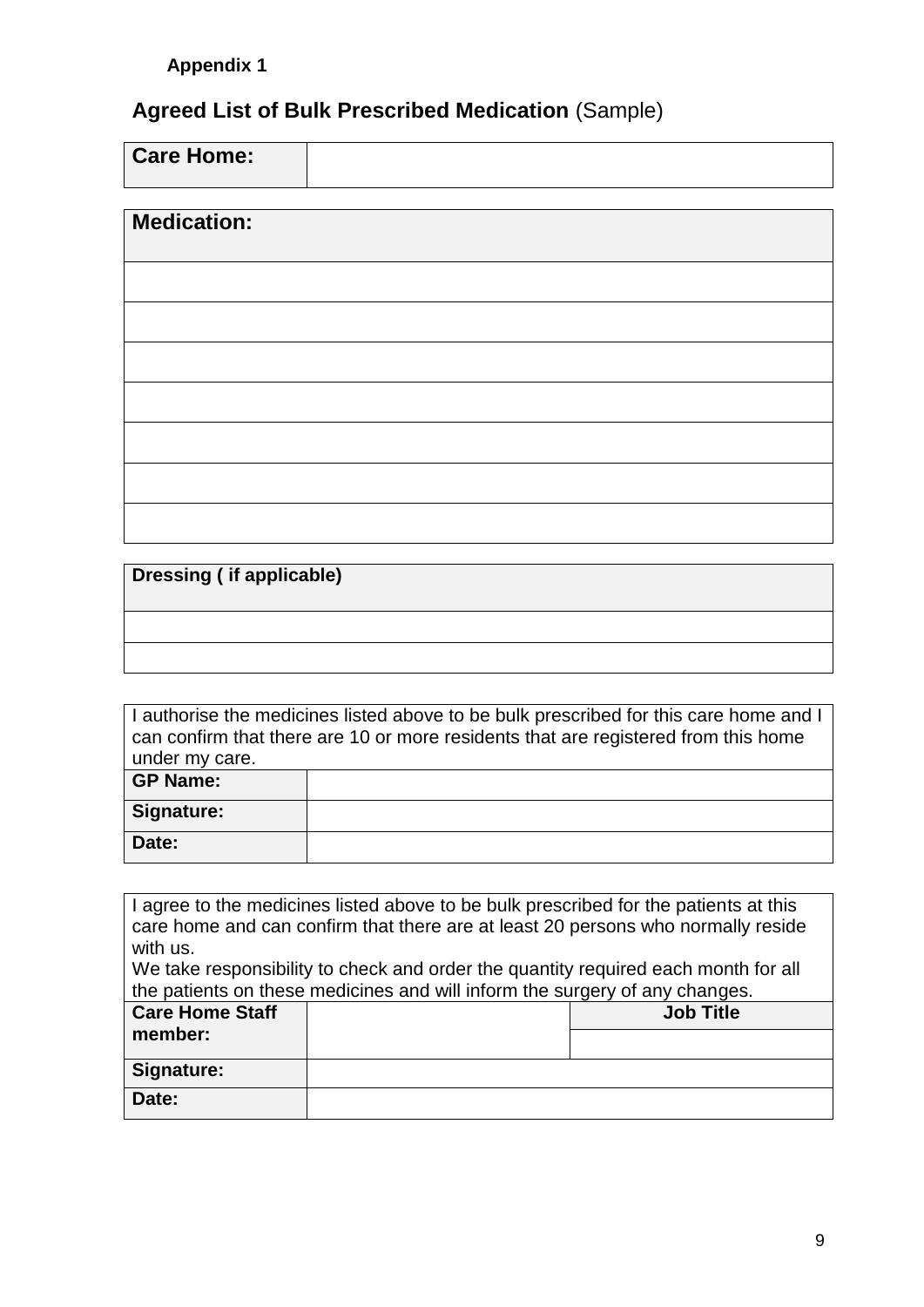# <span id="page-9-0"></span>**Appendix 2**

## **GP/Care Home to Community Pharmacy form**

[Insert surgery address]

**Date** 

**[Insert pharmacy address]** 

# **Re: Bulk prescribing for our care homes patients**

Dear [insert pharmacist name],

I am writing to inform you that as of [insert the date] Dr [insert GP name] would like to start prescribing the medicines listed in the table below for patients under his/her care at *linsert* care home name.

I can confirm that there are ten or more patients at this care home who are registered with this GP at this surgery and that this list has been agreed with the care home manager

| Bulk medication for [insert name] care home |  |  |  |
|---------------------------------------------|--|--|--|
|                                             |  |  |  |
|                                             |  |  |  |
|                                             |  |  |  |
|                                             |  |  |  |
|                                             |  |  |  |
|                                             |  |  |  |

The GP agrees to write the initial prescription for the named patient for the bulk medication, subsequent prescriptions for these patients can then be ordered using the bulk prescription.

May I request that you keep sufficient stock of these medicines to fulfill the care homes monthly order. The care home is responsible for checking their stock levels and ordering the quantity required for all their patients for the month on that medicine.

May I also request that the MAR chart for the patients that have a bulk prescribed item states 'from bulk supply' **[delete if pharmacist not completing MAR charts]** 

If you have any questions or queries, please do not hesitate to contact [insert name] at the surgery, who will be happy to assist you.

I hope that you will find this process will be more efficient and will reduce wastage and I thank you for you co-operation.

Yours sincerely,

(On Behalf of Dr [insert name])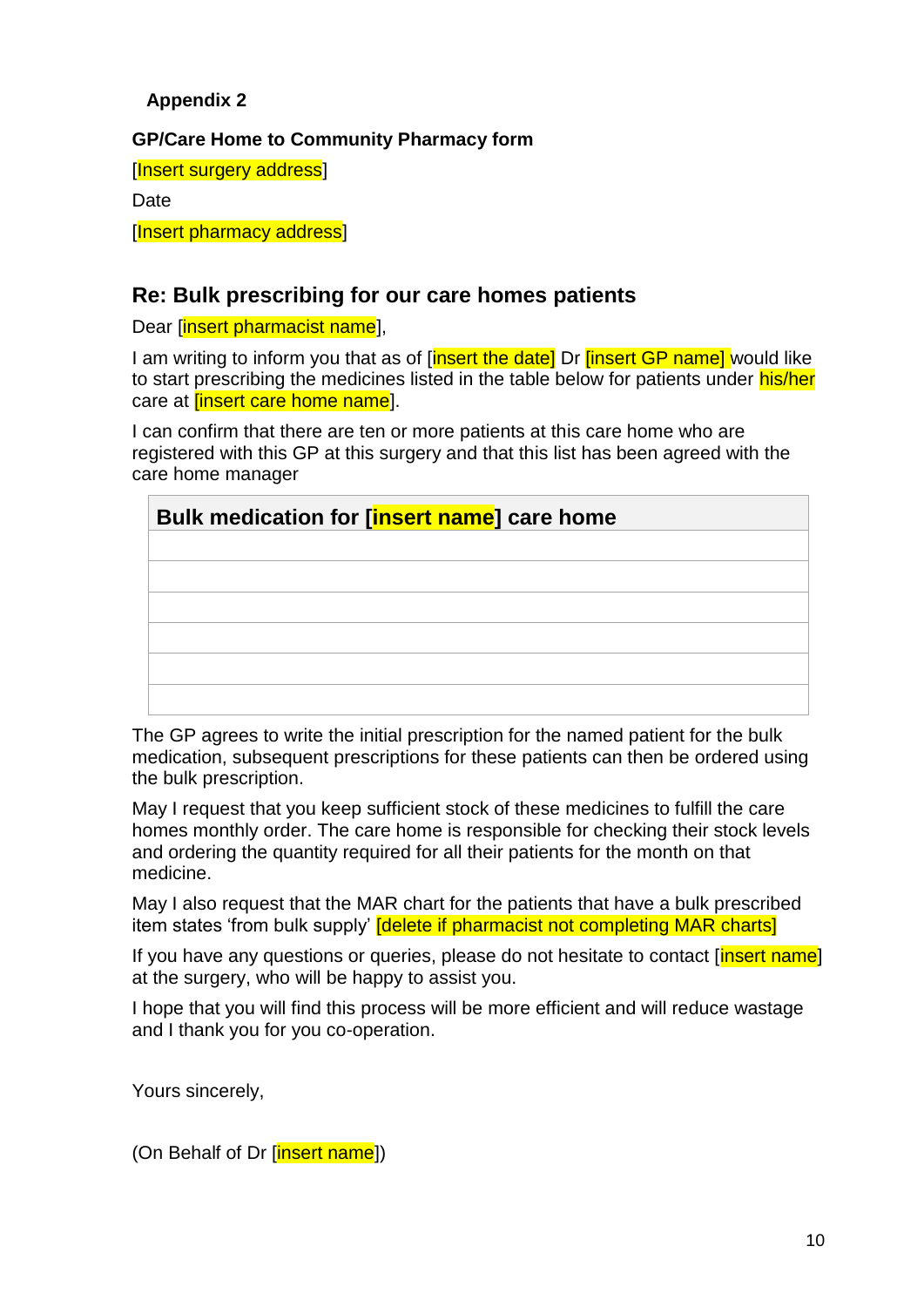# <span id="page-10-0"></span>**Appendix 3**

# **Bulk prescribing order form – for the attention of the surgery**  (Sample)

Care home …………………………………………

Bulk prescribed medication………………………………. Month ………….

| Service user's name | Dose                            | Total quantity prescribed for<br>month |
|---------------------|---------------------------------|----------------------------------------|
|                     |                                 |                                        |
|                     |                                 |                                        |
|                     |                                 |                                        |
|                     |                                 |                                        |
|                     |                                 |                                        |
|                     |                                 |                                        |
|                     |                                 |                                        |
|                     |                                 |                                        |
|                     |                                 |                                        |
|                     |                                 |                                        |
|                     |                                 |                                        |
|                     |                                 |                                        |
|                     |                                 |                                        |
|                     |                                 |                                        |
|                     |                                 |                                        |
|                     |                                 |                                        |
|                     | <b>Total</b>                    |                                        |
|                     | <b>Current stock level</b>      |                                        |
|                     | <b>Estimated amount</b>         |                                        |
|                     | remaining by the end of         |                                        |
|                     | this cycle                      |                                        |
|                     | <b>Total required on a bulk</b> |                                        |
|                     | prescription                    |                                        |
| Service users whose | Service users name              | delete as appropriate<br>date          |
| dose has changed or |                                 | dose change/ stopped<br>.              |
| stopped             |                                 | dose change/ stopped<br>.              |
|                     |                                 |                                        |
|                     |                                 |                                        |

| Date |
|------|
|      |

Print name……………………………………………………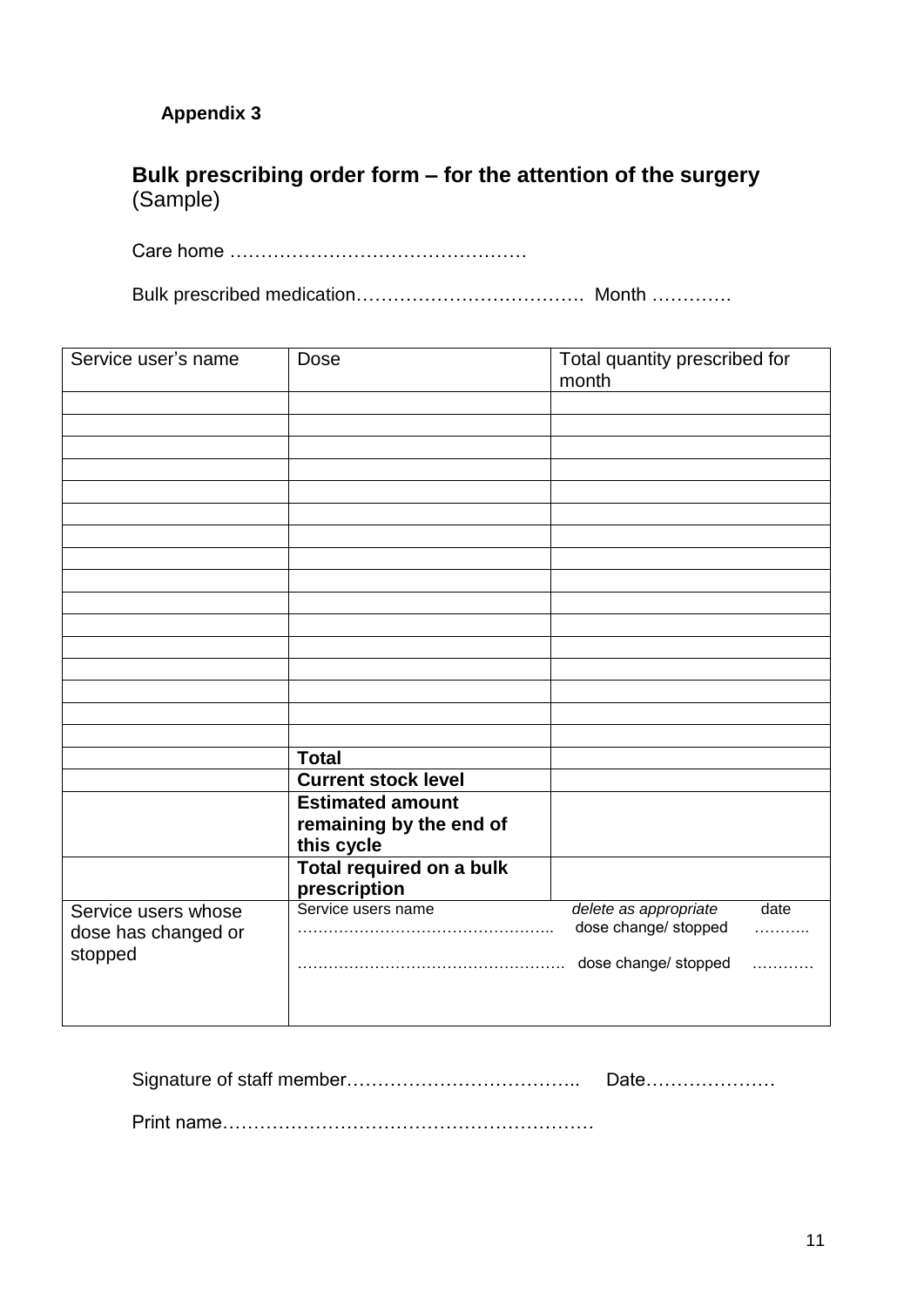# <span id="page-11-0"></span>**Booking - in Sheet for Bulk Prescribed Medication** (Sample) **Appendix 4**

| Month/ |  |
|--------|--|
| Date:  |  |
| Unit:  |  |

| Name of<br><b>Medication</b> | Quantity<br><b>Received</b> | Quantity<br>already in<br><b>Stock</b><br>Including<br>store room<br>and drug<br>trolleys | <b>Total</b><br><b>Quantity in</b><br><b>Stock at</b><br><b>Beginning</b><br>of Cycle | Quantity<br>removed<br>from<br><b>stock</b> | <b>Comments/Action</b><br>i.e. excess stock, do<br>not order next month |
|------------------------------|-----------------------------|-------------------------------------------------------------------------------------------|---------------------------------------------------------------------------------------|---------------------------------------------|-------------------------------------------------------------------------|
|                              |                             |                                                                                           |                                                                                       |                                             |                                                                         |
|                              |                             |                                                                                           |                                                                                       |                                             |                                                                         |
|                              |                             |                                                                                           |                                                                                       |                                             |                                                                         |
|                              |                             |                                                                                           |                                                                                       |                                             |                                                                         |
|                              |                             |                                                                                           |                                                                                       |                                             |                                                                         |
|                              |                             |                                                                                           |                                                                                       |                                             |                                                                         |
|                              |                             |                                                                                           |                                                                                       |                                             |                                                                         |
|                              |                             |                                                                                           |                                                                                       |                                             |                                                                         |
|                              |                             |                                                                                           |                                                                                       |                                             |                                                                         |
|                              |                             |                                                                                           |                                                                                       |                                             |                                                                         |
|                              |                             |                                                                                           |                                                                                       |                                             |                                                                         |
|                              |                             |                                                                                           |                                                                                       |                                             |                                                                         |

**All stock not used at the end of the cycle must be carried forward and stock adjustments made to the quantities ordered; if excess accumulates add notes to comments column.**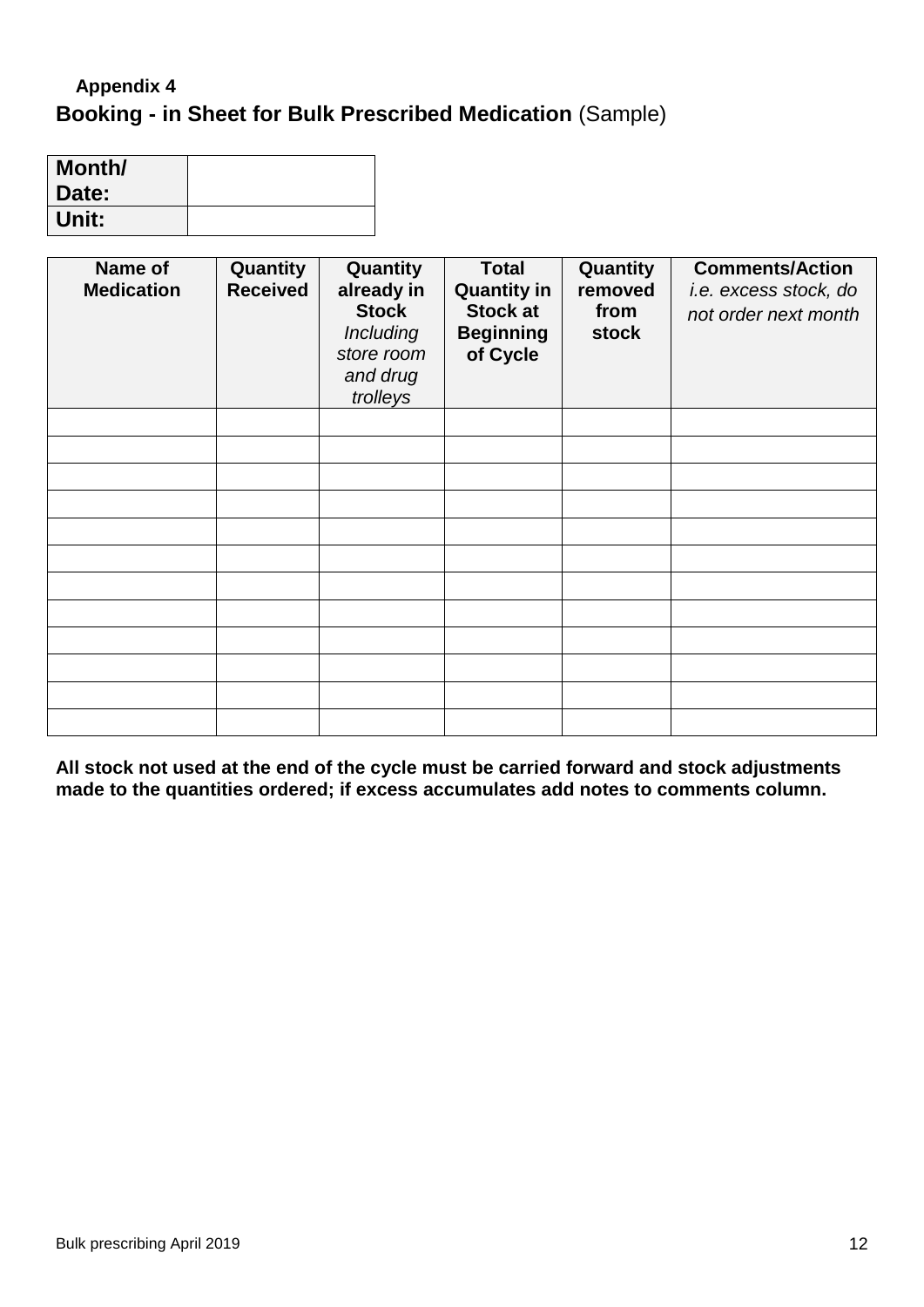# **Appendix 5**

# **Bulk Prescribed Medication Audit Tool** (Sample)

| Month/ |  |
|--------|--|
| Date:  |  |
| Unit:  |  |

<span id="page-12-0"></span>

| A                                | B                                                                              | $\mathbf{C}$                       | D                                                                                                | E.                                                                                                                    | F                                                                               | G                                               | H                                        |
|----------------------------------|--------------------------------------------------------------------------------|------------------------------------|--------------------------------------------------------------------------------------------------|-----------------------------------------------------------------------------------------------------------------------|---------------------------------------------------------------------------------|-------------------------------------------------|------------------------------------------|
| <b>Medication</b><br><b>Name</b> | <b>Number of</b><br>residents<br>receiving<br>bulk<br>prescribed<br>medication | Quantity<br>received this<br>month | Quantity<br>already in<br><b>Stock</b><br><i>Including</i><br>Store room<br>and drug<br>trolleys | <b>Total</b><br><b>Quantity in</b><br><b>Stock at</b><br><b>Beginning of</b><br><b>Cycle</b><br>Add column C<br>and D | <b>Total number</b><br>of Doses<br>recorded as<br>administered/<br>spoilt doses | <b>Actual Total</b><br>in stock<br>Column E - F | <b>Action Required</b><br>if discrepancy |
|                                  |                                                                                |                                    |                                                                                                  |                                                                                                                       |                                                                                 |                                                 |                                          |
|                                  |                                                                                |                                    |                                                                                                  |                                                                                                                       |                                                                                 |                                                 |                                          |
|                                  |                                                                                |                                    |                                                                                                  |                                                                                                                       |                                                                                 |                                                 |                                          |
|                                  |                                                                                |                                    |                                                                                                  |                                                                                                                       |                                                                                 |                                                 |                                          |
|                                  |                                                                                |                                    |                                                                                                  |                                                                                                                       |                                                                                 |                                                 |                                          |
|                                  |                                                                                |                                    |                                                                                                  |                                                                                                                       |                                                                                 |                                                 |                                          |
|                                  |                                                                                |                                    |                                                                                                  |                                                                                                                       |                                                                                 |                                                 |                                          |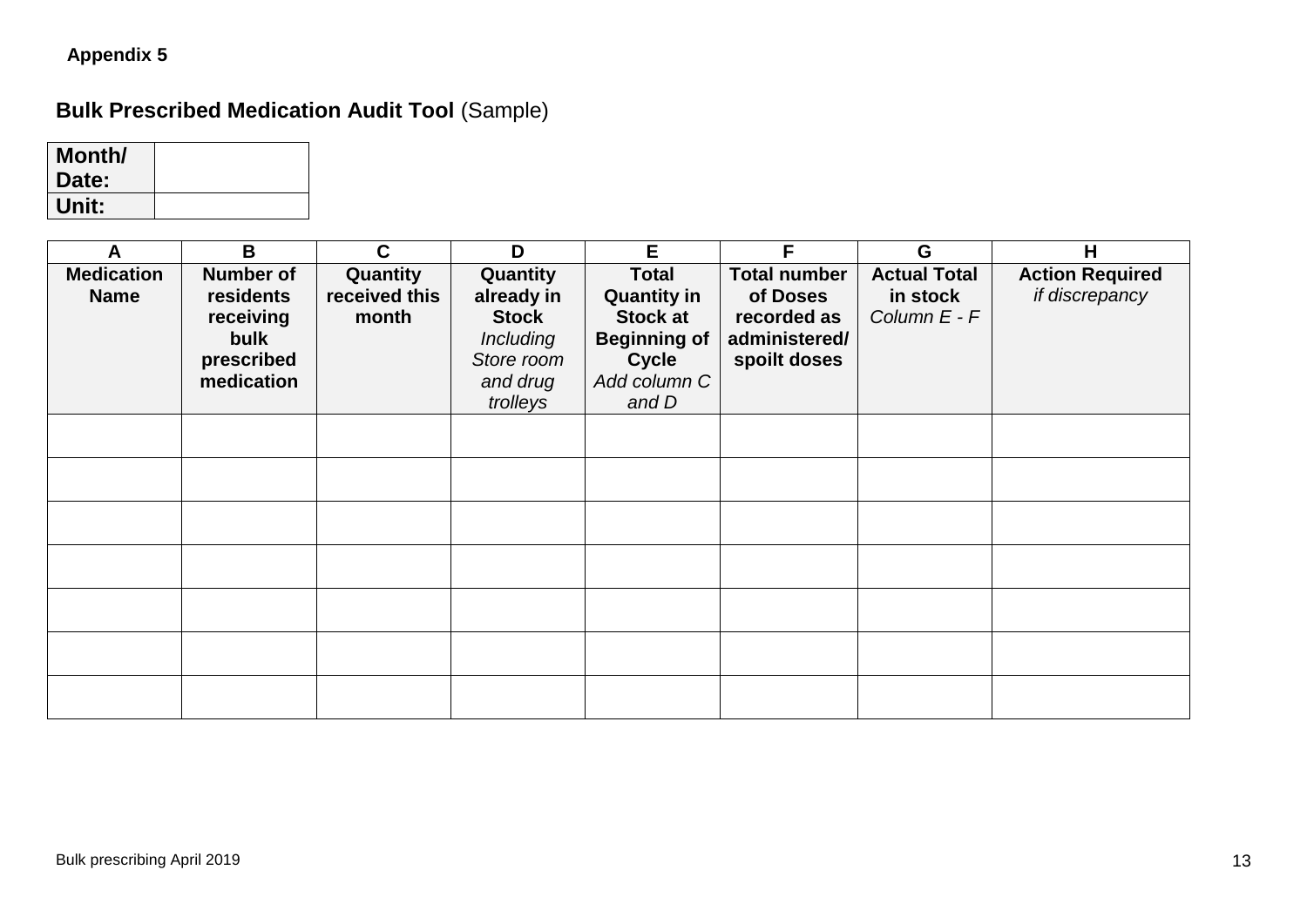# <span id="page-13-0"></span>**Care Home rational for audit measurements**

|                                                                                   | <b>Rationale</b>                                                                                                                                                                                                                                                                                                                                                   | How do to this                                                                                                                                                                                                                                                                                 |  |
|-----------------------------------------------------------------------------------|--------------------------------------------------------------------------------------------------------------------------------------------------------------------------------------------------------------------------------------------------------------------------------------------------------------------------------------------------------------------|------------------------------------------------------------------------------------------------------------------------------------------------------------------------------------------------------------------------------------------------------------------------------------------------|--|
| Number of residents on the<br>bulk prescribed item                                | This will enable you to check that<br>the number of residents on this<br>bulk prescribed item meet the<br>criteria required for a bulk<br>prescription.<br>This will enable you to check if<br>any new residents are to be<br>included to use this bulk<br>prescribed item and if you need<br>to inform the GP practice or<br>community pharmacy.                  | Check through the current<br>MAR charts for old and new<br>residents prescribed this<br>bulk prescribed item Has<br>any resident;<br>moved to another<br>$\circ$<br>care setting<br>discontinued the use<br>$\circ$<br>of this bulk<br>prescribed item<br>had their dose<br>$\circ$<br>changed |  |
| Quantity of the bulk prescribed<br>item received this month                       | Recording the total received will<br>be added to the total already in<br>stock at the home - the amount<br>administered will then be<br>deducted from the this total to<br>give the expected total                                                                                                                                                                 | Use the recent bulk<br>prescription order form<br>The pharmacy may be able<br>to provide a MAR chart for<br>these bulk items if<br>requested                                                                                                                                                   |  |
| Quantity of the bulk<br>prescribed item already in<br>the care home               | Recording the total already at<br>the care home will be added to<br>the quantity received - see<br>above                                                                                                                                                                                                                                                           | Check the stock room and<br>drug trolleys. You may wish<br>to allocate an amount of the<br>total bulk prescribed item to<br>each landing in order to<br>make the audit more<br>manageable                                                                                                      |  |
| Quantity of bulk prescribed<br>item administered / spoilt<br>doses for this month | Recording the total amount<br>administered to the residents<br>prescribed this bulk prescribed<br>item will be used to calculate if<br>this tallies with the quantity left.<br>Check to see if there is any<br>recorded evidence of problems<br>with the prescribed bulk item.<br>Some doses maybe spoilt. This<br>will be entered in the medication<br>waste book | Check through the current<br>MAR charts; look at the<br>doses prescribed and the<br>quantity administered. Add<br>all the quantities together<br>and record.<br>Check through the<br>medication waste book.<br>Record any bulk prescribed<br>quantities that were not<br>administered          |  |
| Expected total running<br>balance                                                 | Recording the amount that is<br>expected to be the total will<br>enable you to check the actual<br>balance and identify and<br>discrepancies                                                                                                                                                                                                                       | Calculate total number of<br>doses with the actual doses<br>Does this marry with the<br>total running balance?                                                                                                                                                                                 |  |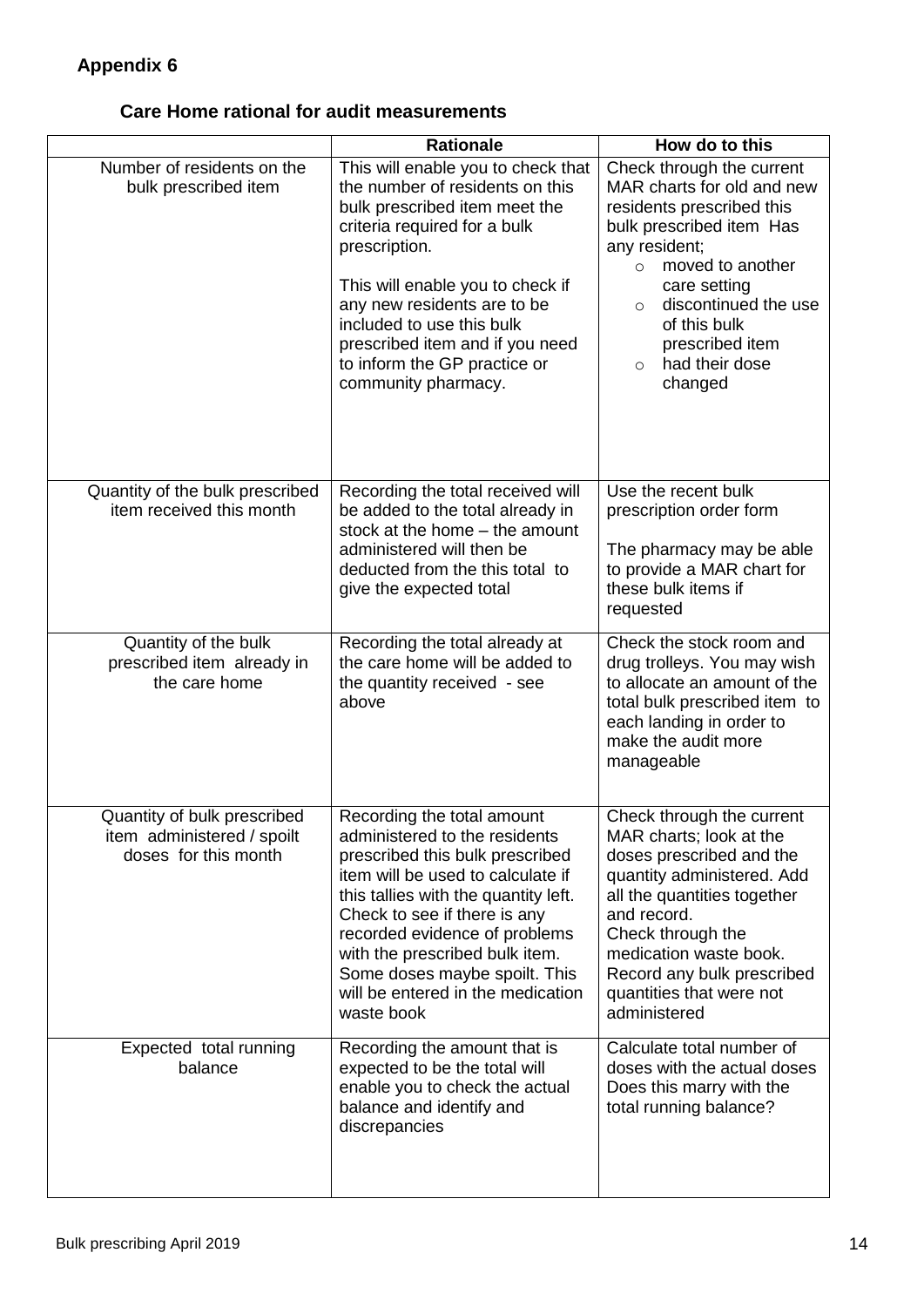# <span id="page-14-0"></span>**Practice Repeat Prescribing Protocol - Bulk Prescribing** (Sample)

## **Bulk Prescribing**

A bulk prescription is an order for **two or more patients** bearing the name of an institution in which at least **20 persons normally reside**, **10 or more of whom are registered with a particular GP practice.** 

## **What medications can be bulk prescribed?**

The medication must be prescribed on the NHS and be either:

- [P] pharmacy medicine a licensed medicine which can only be bought in a pharmacy or
- $\bullet$  [GSL] general sales list a licensed medicine which can be bought in a supermarket or other non-pharmacy retail shop

'POM' – 'Prescription Only Medicines' **cannot** be issued by bulk prescription e.g. antibiotics, blood pressure medication

The following medicines are considered suitable for bulk prescribing:

- o Lactulose Syrup
- o Laxative sachets. E.g. Laxido, Cosmocol or Macrogol Sachets
- o Senna Tablets
- o Thickening Agents. E.g. Thick 'n Easy or Nutilis
- o Paracetamol Tablets (Up to 96 tablets only (quantity greater than this is POM). Service users taking regular paracetamol are therefore not suitable for bulk prescription)
- o Non-medicated dressings
- Practice staff will receive requests from the care home which may include bulk prescribing requests
- Practice staff dealing with bulk prescribing will need to have been trained accordingly and understand the processes involved
- Practice staff will be provided with a list of service users requiring medicine on bulk prescription by the care home.
- Practice staff should check that all such requests fit the criteria for bulk prescribing (i.e. [P] or [GSL] medicines, non-medicated dressings – not [POM] medicines)
- Practice staff should check that an initial prescription has been generated and issued for each service user for the medicine **prior** to the bulk prescription request
- Practice staff should check that there is a record of bulk prescribing on the service user's repeat screen, i.e. that '**bulk prescription**' has been added to the directions e.g. Lactulose 10ml to be taken twice daily - bulk prescription**.**
- Ensure that the amount requested on the Bulk Prescribing Order form is appropriate for the number of service users and their individual doses. Please note that the amount requested may differ each month due to stock control. Refer to prescriber if unsure.
- Generate a prescription for the required amount. A bulk prescription can be handwritten or printed on an ordinary FP10 prescription. However, please note that a bulk prescription cannot be sent electronically

## **Details to be included on the prescription:**

- Name of the care home (instead of the individual name of the service user)
- **Date**
- The words 'bulk prescription' to identify the type of prescription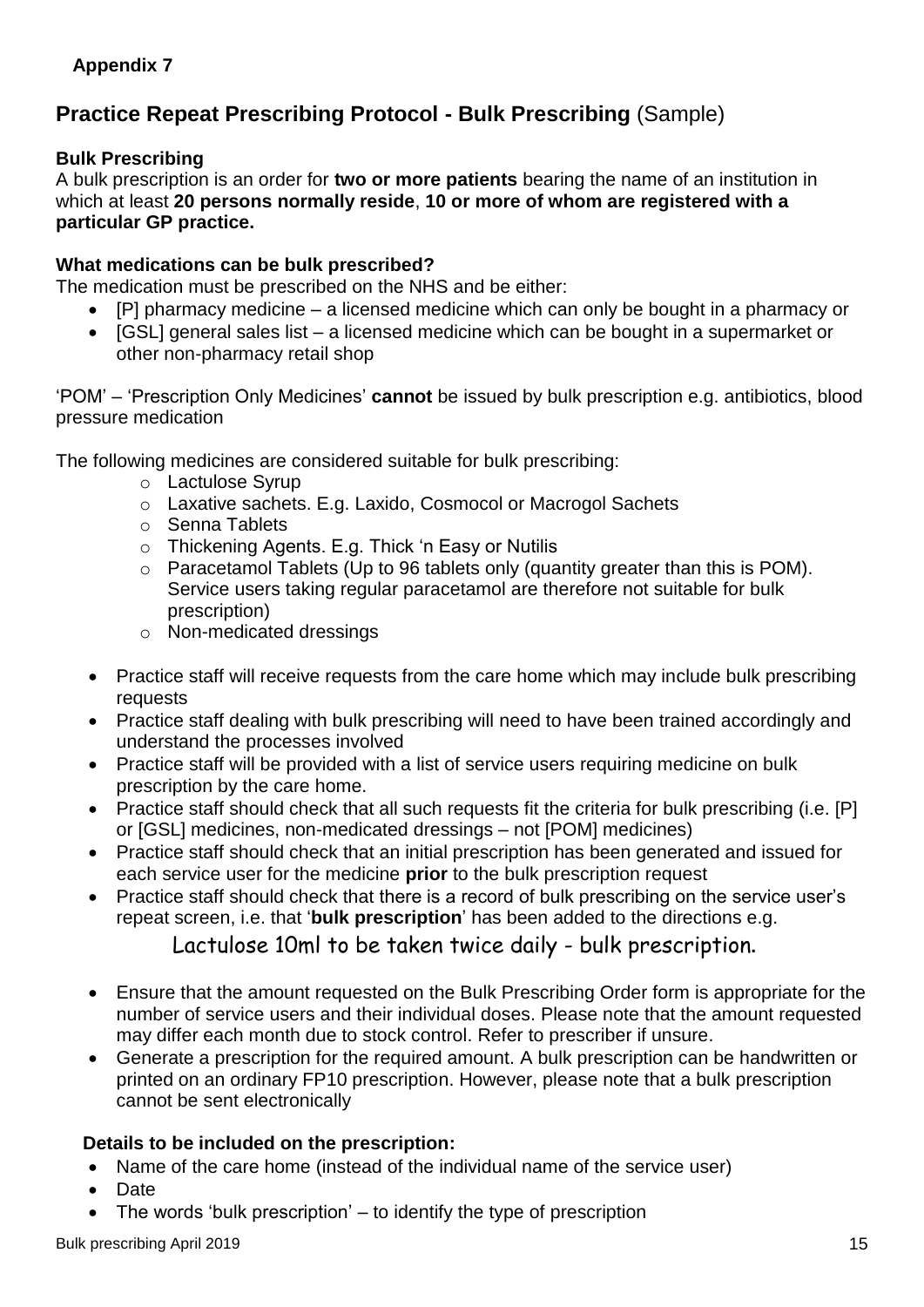- The medicine that is being bulk prescribed
- The total quantity required for all service users on this medication
- Directions, though these may state 'as directed 'due to variation in doses for each service user.

It is good practice to keep a copy of all orders received from the care home. For example, scan these documents into the care home record.

Note that all service users should be reviewed at appropriate intervals to ensure that the prescription is still required